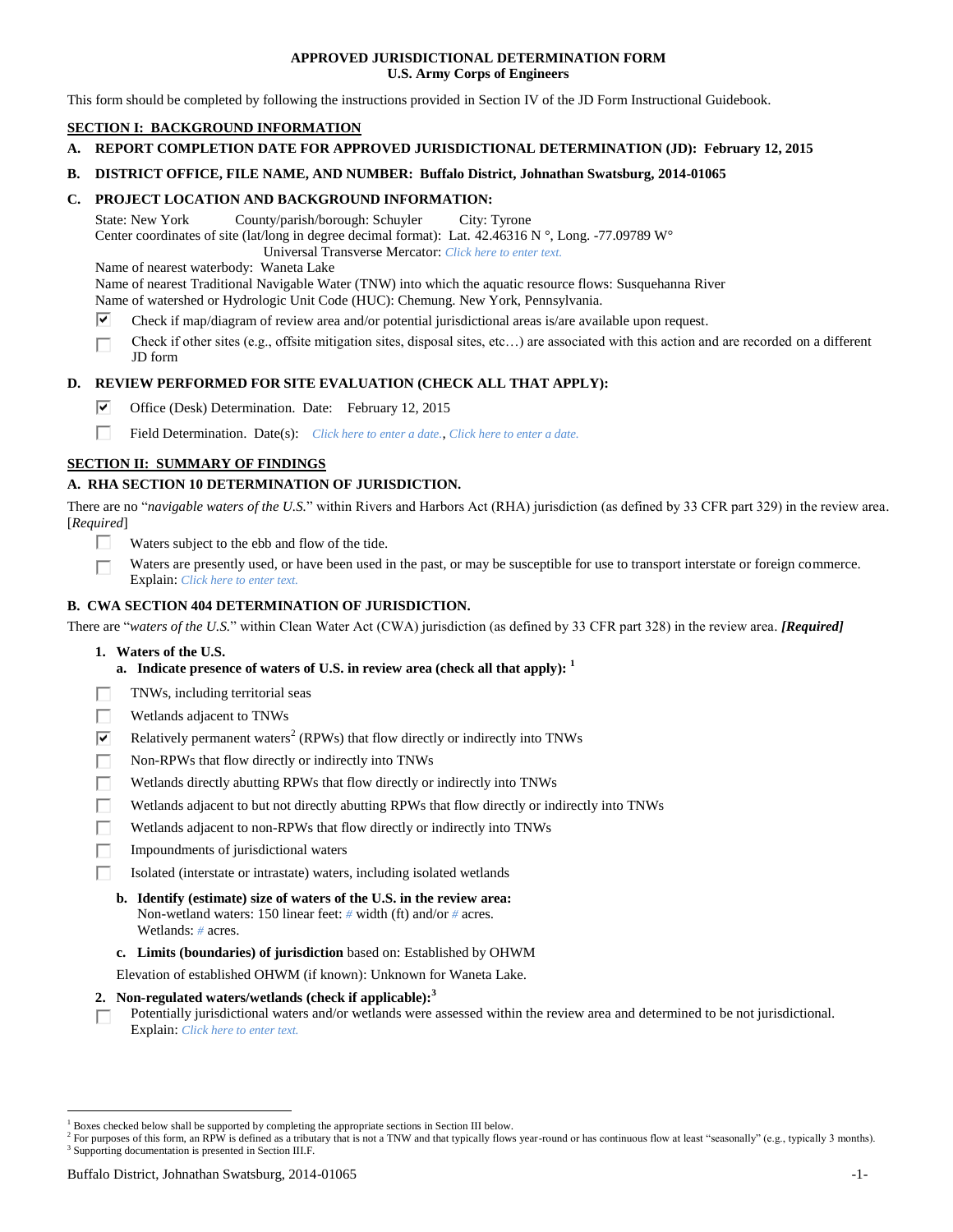# **SECTION III: CWA ANALYSIS**

# **A. TNWs AND WETLANDS ADJACENT TO TNWs**

**The agencies will assert jurisdiction over TNWs and wetlands adjacent to TNWs. If the aquatic resource is a TNW, complete Section III.A.1 and Section III.D.1. only; if the aquatic resource is a wetland adjacent to a TNW, complete Sections III.A.1 and 2 and Section III.D.1.; otherwise, see Section III.B below**.

- **1. TNW**  Identify TNW: *Click here to enter text.* Summarize rationale supporting determination: *Click here to enter text.*
- **2. Wetland adjacent to TNW**

# Summarize rationale supporting conclusion that wetland is "adjacent": *Click here to enter text.*

# **B. CHARACTERISTICS OF TRIBUTARY (THAT IS NOT A TNW) AND ITS ADJACENT WETLANDS (IF ANY):**

**This section summarizes information regarding characteristics of the tributary and its adjacent wetlands, if any, and it helps determine whether or not the standards for jurisdiction established under Rapanos have been met.** 

**The agencies will assert jurisdiction over non-navigable tributaries of TNWs where the tributaries are "relatively permanent waters" (RPWs), i.e. tributaries that typically flow year-round or have continuous flow at least seasonally (e.g., typically 3 months). A wetland that directly abuts an RPW is also jurisdictional. If the aquatic resource is not a TNW, but has year-round (perennial) flow, skip to Section III.D.2. If the aquatic resource is a wetland directly abutting a tributary with perennial flow, skip to Section III.D.4.**

**A wetland that is adjacent to but that does not directly abut an RPW requires a significant nexus evaluation. Corps districts and EPA regions will include in the record any available information that documents the existence of a significant nexus between a relatively permanent tributary that is not perennial (and its adjacent wetlands if any) and a traditional navigable water, even though a significant nexus finding is not required as a matter of law.**

**If the waterbody<sup>4</sup> is not an RPW, or a wetland directly abutting an RPW, a JD will require additional data to determine if the waterbody has a significant nexus with a TNW. If the tributary has adjacent wetlands, the significant nexus evaluation must consider the tributary in combination with all of its adjacent wetlands. This significant nexus evaluation that combines, for analytical purposes, the tributary and all of its adjacent wetlands is used whether the review area identified in the JD request is the tributary, or its adjacent wetlands, or both. If the JD covers a tributary with adjacent wetlands, complete Section III.B.1 for the tributary, Section III.B.2 for any onsite wetlands, and Section III.B.3 for all wetlands adjacent to that tributary, both onsite and offsite. The determination whether a significant nexus exists is determined in Section III.C below.**

**1. Characteristics of non-TNWs that flow directly or indirectly into TNW**

**(i) General Area Conditions:**

Watershed size: *# Choose an item.* Drainage area: *# Choose an item.*

Average annual rainfall: *#* inches Average annual snowfall: *#* inches

### **(ii) Physical Characteristics:**

- (a) Relationship with TNW:
	- $\Box$  Tributary flows directly into TNW.
	- Tributary flows through *Choose an item.* tributaries before entering TNW.

| Project waters are <i>Choose an item</i> , river miles from TNW.                      |
|---------------------------------------------------------------------------------------|
| Project waters are <i>Choose an item</i> , river miles from RPW.                      |
| Project waters are <i>Choose an item.</i> aerial (straight) miles from TNW.           |
| Project waters are <i>Choose an item.</i> aerial (straight) miles from RPW.           |
| Project waters cross or serve as state boundaries. Explain: Click here to enter text. |

Identify flow route to TNW<sup>5</sup>: *Click here to enter text.* Tributary stream order, if known: *Click here to enter text.*

(b) General Tributary Characteristics (check all that apply):

**Tributary** is:  $\Box$  Natural

- Artificial (man-made). Explain: *Click here to enter text.*
- Manipulated (man-altered). Explain: *Click here to enter text.*

<sup>4</sup> Note that the Instructional Guidebook contains additional information regarding swales, ditches, washes, and erosional features generally and in the arid West. <sup>5</sup> Flow route can be described by identifying, e.g., tributary a, which flows through the review area, to flow into tributary b, which then flows into TNW.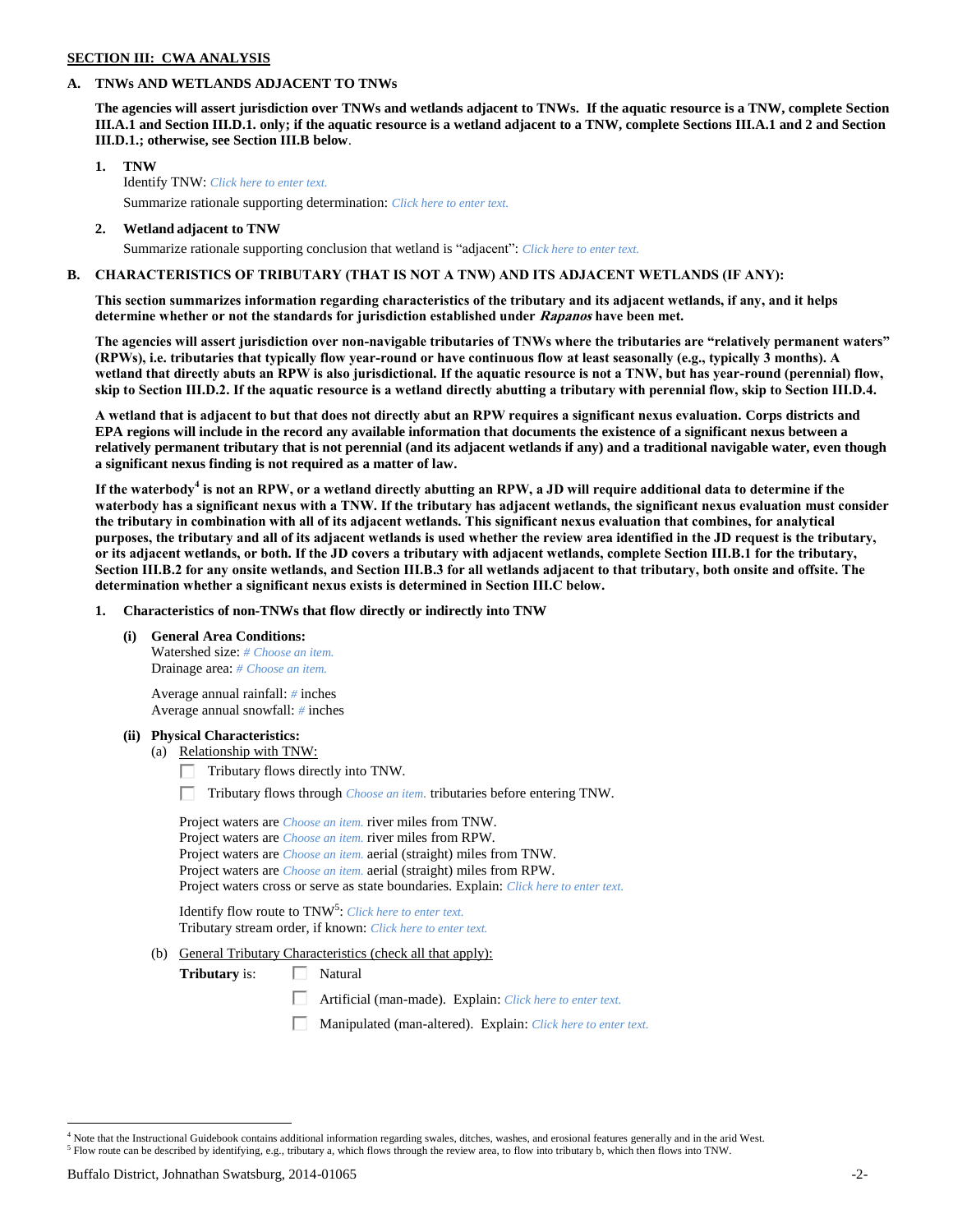|                                                                                                                                                                        | Tributary properties with respect to top of bank (estimate):<br>Average width: # feet<br>Average depth: # feet<br>Average side slopes: Choose an item.                                                                                                                                                                                                                                                                                                                                                                                                                                                                                                                                                             |  |  |  |  |
|------------------------------------------------------------------------------------------------------------------------------------------------------------------------|--------------------------------------------------------------------------------------------------------------------------------------------------------------------------------------------------------------------------------------------------------------------------------------------------------------------------------------------------------------------------------------------------------------------------------------------------------------------------------------------------------------------------------------------------------------------------------------------------------------------------------------------------------------------------------------------------------------------|--|--|--|--|
|                                                                                                                                                                        | Primary tributary substrate composition (check all that apply):                                                                                                                                                                                                                                                                                                                                                                                                                                                                                                                                                                                                                                                    |  |  |  |  |
|                                                                                                                                                                        | Silts<br>Sands<br>Concrete                                                                                                                                                                                                                                                                                                                                                                                                                                                                                                                                                                                                                                                                                         |  |  |  |  |
|                                                                                                                                                                        | Cobbles<br>Gravel<br>Muck                                                                                                                                                                                                                                                                                                                                                                                                                                                                                                                                                                                                                                                                                          |  |  |  |  |
|                                                                                                                                                                        | Bedrock<br>Vegetation. Type/% cover: Click here to enter text.                                                                                                                                                                                                                                                                                                                                                                                                                                                                                                                                                                                                                                                     |  |  |  |  |
|                                                                                                                                                                        | Other. Explain: Click here to enter text.                                                                                                                                                                                                                                                                                                                                                                                                                                                                                                                                                                                                                                                                          |  |  |  |  |
|                                                                                                                                                                        | Tributary condition/stability [e.g., highly eroding, sloughing banks]. Explain: Click here to enter text.<br>Presence of run/riffle/pool complexes. Explain: Click here to enter text.<br>Tributary geometry: Choose an item.<br>Tributary gradient (approximate average slope): #%                                                                                                                                                                                                                                                                                                                                                                                                                                |  |  |  |  |
| (c)                                                                                                                                                                    | Flow:<br>Tributary provides for: Choose an item.<br>Estimate average number of flow events in review area/year: Choose an item.<br>Describe flow regime: Click here to enter text.<br>Other information on duration and volume: Click here to enter text.                                                                                                                                                                                                                                                                                                                                                                                                                                                          |  |  |  |  |
|                                                                                                                                                                        | <b>Surface flow is:</b> <i>Choose an item.</i> <b>Characteristics:</b> <i>Click here to enter text.</i>                                                                                                                                                                                                                                                                                                                                                                                                                                                                                                                                                                                                            |  |  |  |  |
|                                                                                                                                                                        | Subsurface flow: Choose an item. Explain findings: Click here to enter text.<br>Dye (or other) test performed: Click here to enter text.                                                                                                                                                                                                                                                                                                                                                                                                                                                                                                                                                                           |  |  |  |  |
|                                                                                                                                                                        | Tributary has (check all that apply):<br>Bed and banks<br>OHWM <sup>6</sup> (check all indicators that apply):<br>clear, natural line impressed on the bank  <br>the presence of litter and debris<br>changes in the character of soil<br>destruction of terrestrial vegetation<br>shelving<br>the presence of wrack line<br>vegetation matted down, bent, or absent [<br>sediment sorting<br>leaf litter disturbed or washed away<br>scour<br>sediment deposition<br>multiple observed or predicted flow events<br>water staining<br>abrupt change in plant community Click here to enter text.<br>other (list): Click here to enter text.<br>Discontinuous OHWM. <sup>7</sup> Explain: Click here to enter text. |  |  |  |  |
|                                                                                                                                                                        | If factors other than the OHWM were used to determine lateral extent of CWA jurisdiction (check all that apply):                                                                                                                                                                                                                                                                                                                                                                                                                                                                                                                                                                                                   |  |  |  |  |
|                                                                                                                                                                        | High Tide Line indicated by:<br>Mean High Water Mark indicated by:                                                                                                                                                                                                                                                                                                                                                                                                                                                                                                                                                                                                                                                 |  |  |  |  |
|                                                                                                                                                                        | oil or scum line along shore objects<br>survey to available datum;                                                                                                                                                                                                                                                                                                                                                                                                                                                                                                                                                                                                                                                 |  |  |  |  |
|                                                                                                                                                                        | fine shell or debris deposits (foreshore)<br>physical markings;                                                                                                                                                                                                                                                                                                                                                                                                                                                                                                                                                                                                                                                    |  |  |  |  |
|                                                                                                                                                                        | physical markings/characteristics<br>vegetation lines/changes in vegetation types.                                                                                                                                                                                                                                                                                                                                                                                                                                                                                                                                                                                                                                 |  |  |  |  |
|                                                                                                                                                                        | tidal gauges<br>other (list): Click here to enter text.                                                                                                                                                                                                                                                                                                                                                                                                                                                                                                                                                                                                                                                            |  |  |  |  |
|                                                                                                                                                                        |                                                                                                                                                                                                                                                                                                                                                                                                                                                                                                                                                                                                                                                                                                                    |  |  |  |  |
| (iii) Chemical Characteristics:<br>Characterize tributary (e.g., water color is clear, discolored, oily film; water quality; general watershed characteristics, etc.). |                                                                                                                                                                                                                                                                                                                                                                                                                                                                                                                                                                                                                                                                                                                    |  |  |  |  |
|                                                                                                                                                                        | <b>Explain:</b> Click here to enter text.                                                                                                                                                                                                                                                                                                                                                                                                                                                                                                                                                                                                                                                                          |  |  |  |  |

Identify specific pollutants, if known: *Click here to enter text.*

<sup>&</sup>lt;sup>6</sup>A natural or man-made discontinuity in the OHWM does not necessarily sever jurisdiction (e.g., where the stream temporarily flows underground, or where the OHWM has been removed by development or agricultural practices). Where there is a break in the OHWM that is unrelated to the waterbody's flow regime (e.g., flow over a rock outcrop or through a culvert), the agencies will look for indicators of flow above and below the break. 7 Ibid.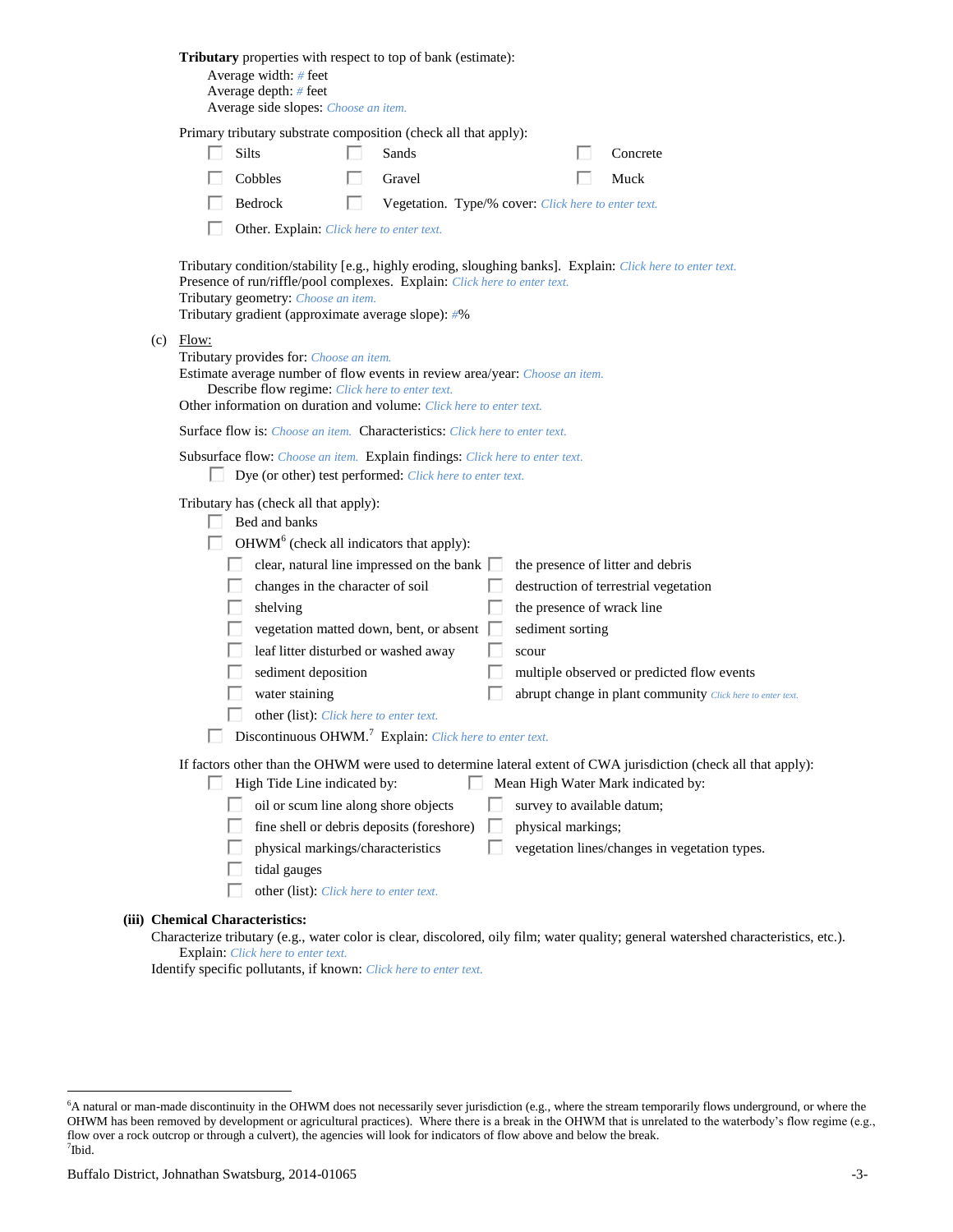# **(iv) Biological Characteristics. Channel supports (check all that apply):**

- Riparian corridor. Characteristics (type, average width): *Click here to enter text.*
- Wetland fringe. Characteristics: *Click here to enter text.*
- $\Box$  Habitat for:
	- Federally Listed species. Explain findings: *Click here to enter text.*
	- Fish/spawn areas. Explain findings: *Click here to enter text.*
	- $\Box$ Other environmentally-sensitive species. Explain findings: *Click here to enter text.*
	- $\Box$ Aquatic/wildlife diversity. Explain findings: *Click here to enter text.*

### **2. Characteristics of wetlands adjacent to non-TNW that flow directly or indirectly into TNW**

#### **(i) Physical Characteristics:**

- (a) General Wetland Characteristics: Properties: Wetland size: *#* acres Wetland type. Explain: *Click here to enter text.* Wetland quality. Explain: *Click here to enter text.* Project wetlands cross or serve as state boundaries. Explain: *Click here to enter text.*
- (b) General Flow Relationship with Non-TNW:
	- Flow is: *Choose an item.* Explain: *Click here to enter text.*

Surface flow is: *Choose an item.* Characteristics: *Click here to enter text.*

Subsurface flow: *Choose an item.* Explain findings: *Click here to enter text.*

Dye (or other) test performed: *Click here to enter text.*

# (c) Wetland Adjacency Determination with Non-TNW:

- П. Directly abutting
- Г. Not directly abutting
	- П. Discrete wetland hydrologic connection. Explain: *Click here to enter text.*
	- П. Ecological connection. Explain: *Click here to enter text.*
	- П Separated by berm/barrier. Explain: *Click here to enter text.*
- (d) Proximity (Relationship) to TNW

Project wetlands are *Choose an item.* river miles from TNW. Project waters are *Choose an item.* aerial (straight) miles from TNW. Flow is from: *Choose an item.* Estimate approximate location of wetland as within the *Choose an item.* floodplain.

#### **(ii) Chemical Characteristics:**

Characterize wetland system (e.g., water color is clear, brown, oil film on surface; water quality; general watershed characteristics; etc.). Explain: *Click here to enter text.*

Identify specific pollutants, if known: *Click here to enter text.*

### **(iii) Biological Characteristics. Wetland supports (check all that apply):**

- Riparian buffer. Characteristics (type, average width): *Click here to enter text.*
- Vegetation type/percent cover. Explain: *Click here to enter text.*
- $\Box$  Habitat for:
	- Federally Listed species. Explain findings: *Click here to enter text*.
	- Fish/spawn areas. Explain findings: *Click here to enter text.*
	- Other environmentally-sensitive species. Explain findings: *Click here to enter text.*
	- Aquatic/wildlife diversity. Explain findings: *Click here to enter text.* П.

## **3. Characteristics of all wetlands adjacent to the tributary (if any)**

All wetland(s) being considered in the cumulative analysis: *Choose an item.* Approximately (*#*) acres in total are being considered in the cumulative analysis.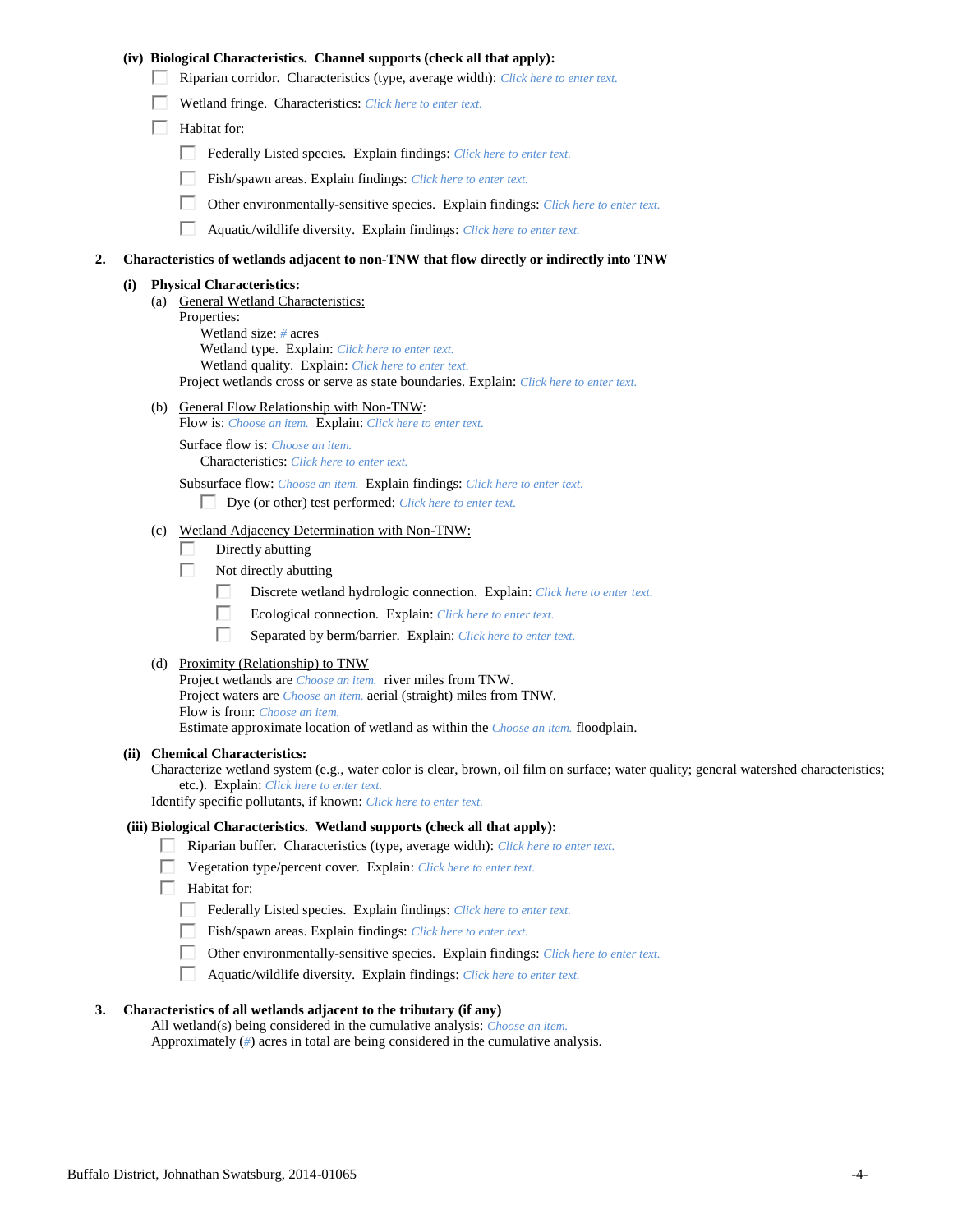For each wetland, specify the following:

| Directly abuts? $(Y/N)$ | Size (in acres) | Directly abuts? $(Y/N)$ | Size (in acres) |
|-------------------------|-----------------|-------------------------|-----------------|
|                         |                 |                         |                 |
| V/N                     |                 | V/N                     |                 |
| V/N                     |                 | Y/N                     |                 |
|                         |                 | Y/N                     |                 |

Summarize overall biological, chemical and physical functions being performed: *Click here to enter text.*

# **C. SIGNIFICANT NEXUS DETERMINATION**

**A significant nexus analysis will assess the flow characteristics and functions of the tributary itself and the functions performed by any wetlands adjacent to the tributary to determine if they significantly affect the chemical, physical, and biological integrity of a TNW. For each of the following situations, a significant nexus exists if the tributary, in combination with all of its adjacent wetlands, has more than a speculative or insubstantial effect on the chemical, physical and/or biological integrity of a TNW. Considerations when evaluating significant nexus include, but are not limited to the volume, duration, and frequency of the flow of water in the tributary and its proximity to a TNW, and the functions performed by the tributary and all its adjacent wetlands. It is not appropriate to determine significant nexus based solely on any specific threshold of distance (e.g. between a tributary and its adjacent wetland or between a tributary and the TNW). Similarly, the fact an adjacent wetland lies within or outside of a floodplain is not solely determinative of significant nexus.** 

### **Draw connections between the features documented and the effects on the TNW, as identified in the** *Rapanos* **Guidance and discussed in the Instructional Guidebook. Factors to consider include, for example:**

- Does the tributary, in combination with its adjacent wetlands (if any), have the capacity to carry pollutants or flood waters to TNWs, or to reduce the amount of pollutants or flood waters reaching a TNW?
- Does the tributary, in combination with its adjacent wetlands (if any), provide habitat and lifecycle support functions for fish and other species, such as feeding, nesting, spawning, or rearing young for species that are present in the TNW?
- Does the tributary, in combination with its adjacent wetlands (if any), have the capacity to transfer nutrients and organic carbon that support downstream foodwebs?
- Does the tributary, in combination with its adjacent wetlands (if any), have other relationships to the physical, chemical, or biological integrity of the TNW?

## *Note: the above list of considerations is not inclusive and other functions observed or known to occur should be documented below:*

- **1. Significant nexus findings for non-RPW that has no adjacent wetlands and flows directly or indirectly into TNWs.** Explain findings of presence or absence of significant nexus below, based on the tributary itself, then go to Section III.D: *Click here to enter text.*
- **2. Significant nexus findings for non-RPW and its adjacent wetlands, where the non-RPW flows directly or indirectly into TNWs.**  Explain findings of presence or absence of significant nexus below, based on the tributary in combination with all of its adjacent wetlands, then go to Section III.D: *Click here to enter text.*
- **3. Significant nexus findings for wetlands adjacent to an RPW but that do not directly abut the RPW.** Explain findings of presence or absence of significant nexus below, based on the tributary in combination with all of its adjacent wetlands, then go to Section III.D: *Click here to enter text.*

# **D. DETERMINATIONS OF JURISDICTIONAL FINDINGS. THE SUBJECT WATERS/WETLANDS ARE (CHECK ALL THAT APPLY):**

- **1. TNWs and Adjacent Wetlands.** Check all that apply and provide size estimates in review area:
	- TNWs: *#* linear feet *#* width (ft), Or, *#* acres.
	- $\Box$ Wetlands adjacent to TNWs: *#* acres.

# **2. RPWs that flow directly or indirectly into TNWs.**

- $\nabla$  Tributaries of TNWs where tributaries typically flow year-round are jurisdictional. Provide data and rationale indicating that tributary is perennial: Waneta Lake shows up as a perennial waterway on the Wayne, New York, USGS Quadrangle Map. Waneta Lake flows into Lamoka Lake, which flows into Mud Creek. Mud Creek flows into the Cohocton River, which flows into the Tioga River. The Tioga River flows into the Chemung River, which flows into the Susquehanna River. The Susquehanna River becomes a Traditional Navigable Waterway.
- Tributaries of TNW where tributaries have continuous flow "seasonally" (e.g., typically three months each year) are jurisdictional.  $\Box$ Data supporting this conclusion is provided at Section III.B. Provide rationale indicating that tributary flows seasonally: *Click here to enter text.*.

Provide estimates for jurisdictional waters in the review area (check all that apply):

- $\triangledown$  Tributary waters: 150 linear feet # width (ft).
- Other non-wetland waters: *#* acres.

Identify type(s) of waters: *Click here to enter text.*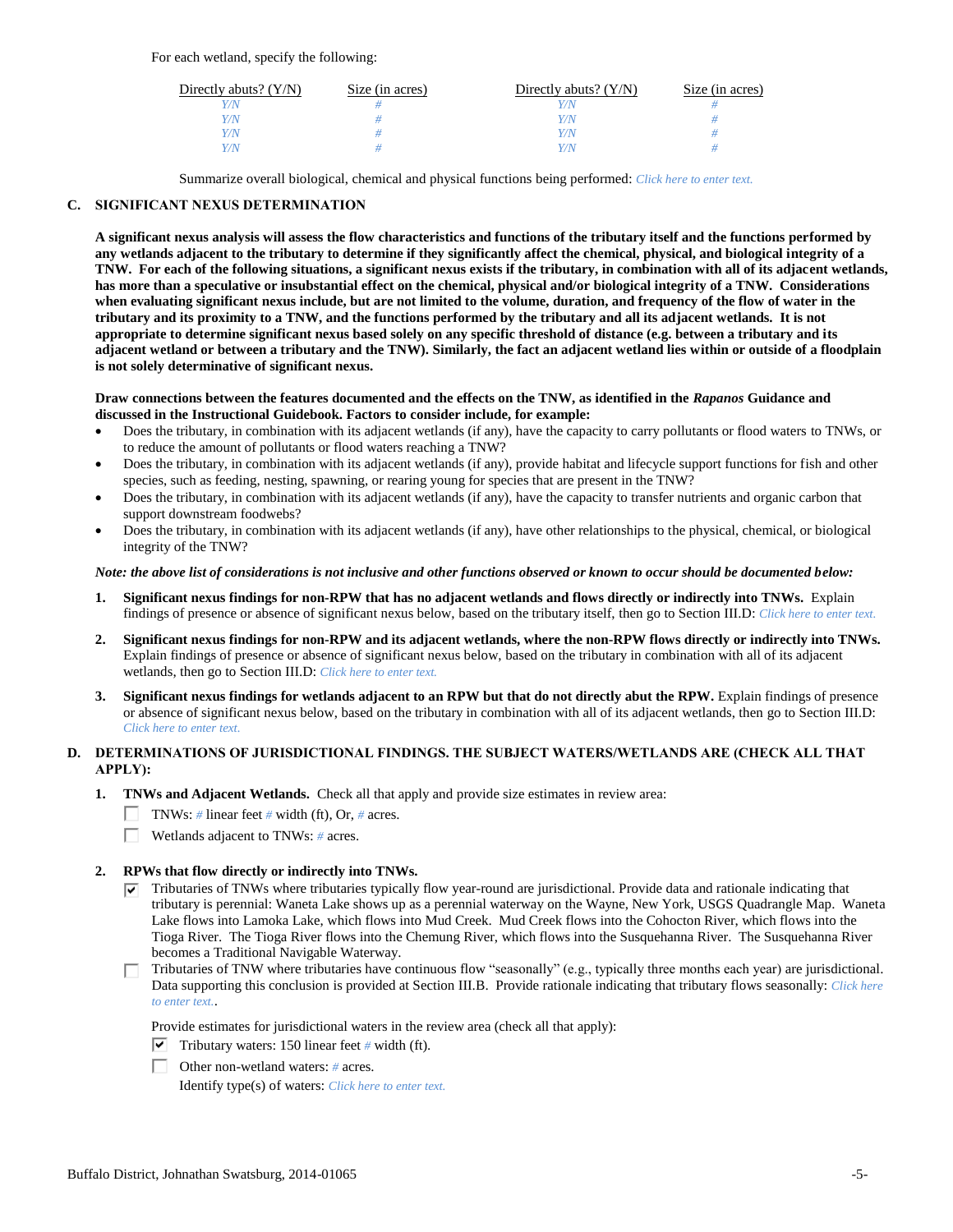# **3. Non-RPWs<sup>8</sup> that flow directly or indirectly into TNWs.**

Waterbody that is not a TNW or an RPW, but flows directly or indirectly into a TNW, and it has a significant nexus with a TNW is jurisdictional. Data supporting this conclusion is provided at Section III.C.

Provide estimates for jurisdictional waters within the review area (check all that apply):

- Tributary waters: *#* linear feet *#* width (ft).  $\mathbf{I}$
- Other non-wetland waters: *#* acres.
	- Identify type(s) of waters: *Click here to enter text.*

### **4. Wetlands directly abutting an RPW that flow directly or indirectly into TNWs.**

- п Wetlands directly abut RPW and thus are jurisdictional as adjacent wetlands.
	- Wetlands directly abutting an RPW where tributaries typically flow year-round. Provide data and rationale indicating that tributary is perennial in Section III.D.2, above. Provide rationale indicating that wetland is directly abutting an RPW: *Click here to enter text.*

Wetlands directly abutting an RPW where tributaries typically flow "seasonally." Provide data indicating that tributary is seasonal in Section III.B and rationale in Section III.D.2, above. Provide rationale indicating that wetland is directly abutting an RPW: *Click here to enter text.*

Provide acreage estimates for jurisdictional wetlands in the review area: *#* acres.

### **5. Wetlands adjacent to but not directly abutting an RPW that flow directly or indirectly into TNWs.**

Wetlands that do not directly abut an RPW, but when considered in combination with the tributary to which they are  $\mathbf{L}$ adjacent and with similarly situated adjacent wetlands, have a significant nexus with a TNW are jurisidictional. Data supporting this conclusion is provided at Section III.C.

Provide acreage estimates for jurisdictional wetlands in the review area: *#* acres.

- **6. Wetlands adjacent to non-RPWs that flow directly or indirectly into TNWs.** 
	- Wetlands adjacent to such waters, and have when considered in combination with the tributary to which they are adjacent П and with similarly situated adjacent wetlands, have a significant nexus with a TNW are jurisdictional. Data supporting this conclusion is provided at Section III.C.

Provide estimates for jurisdictional wetlands in the review area: *#* acres.

# **7. Impoundments of jurisdictional waters. 9**

As a general rule, the impoundment of a jurisdictional tributary remains jurisdictional.

- П Demonstrate that impoundment was created from "waters of the U.S.," or
- Demonstrate that water meets the criteria for one of the categories presented above (1-6), or
- Г Demonstrate that water is isolated with a nexus to commerce (see E below).

# **E. ISOLATED [INTERSTATE OR INTRA-STATE] WATERS, INCLUDING ISOLATED WETLANDS, THE USE, DEGRADATION OR DESTRUCTION OF WHICH COULD AFFECT INTERSTATE COMMERCE, INCLUDING ANY SUCH WATERS (CHECK ALL THAT APPLY):<sup>10</sup>**

- П. which are or could be used by interstate or foreign travelers for recreational or other purposes.
- from which fish or shellfish are or could be taken and sold in interstate or foreign commerce. П.
- П which are or could be used for industrial purposes by industries in interstate commerce.
- П. Interstate isolated waters.Explain: *Click here to enter text.*
- п Other factors.Explain: *Click here to enter text.*

#### **Identify water body and summarize rationale supporting determination:** *Click here to enter text.*

Provide estimates for jurisdictional waters in the review area (check all that apply):

- Tributary waters:  $\#$  linear feet  $\#$  width (ft).
- Г Other non-wetland waters: *#* acres.

Identify type(s) of waters: *Click here to enter text.*

Wetlands: *#* acres.

<sup>8</sup> See Footnote # 3.

<sup>&</sup>lt;sup>9</sup> To complete the analysis refer to the key in Section III.D.6 of the Instructional Guidebook.

<sup>&</sup>lt;sup>10</sup> Prior to asserting or declining CWA jurisdiction based solely on this category, Corps Districts will elevate the action to Corps and EPA HQ for review consistent with the process described in the Corps/EPA *Memorandum Regarding CWA Act Jurisdiction Following Rapanos.*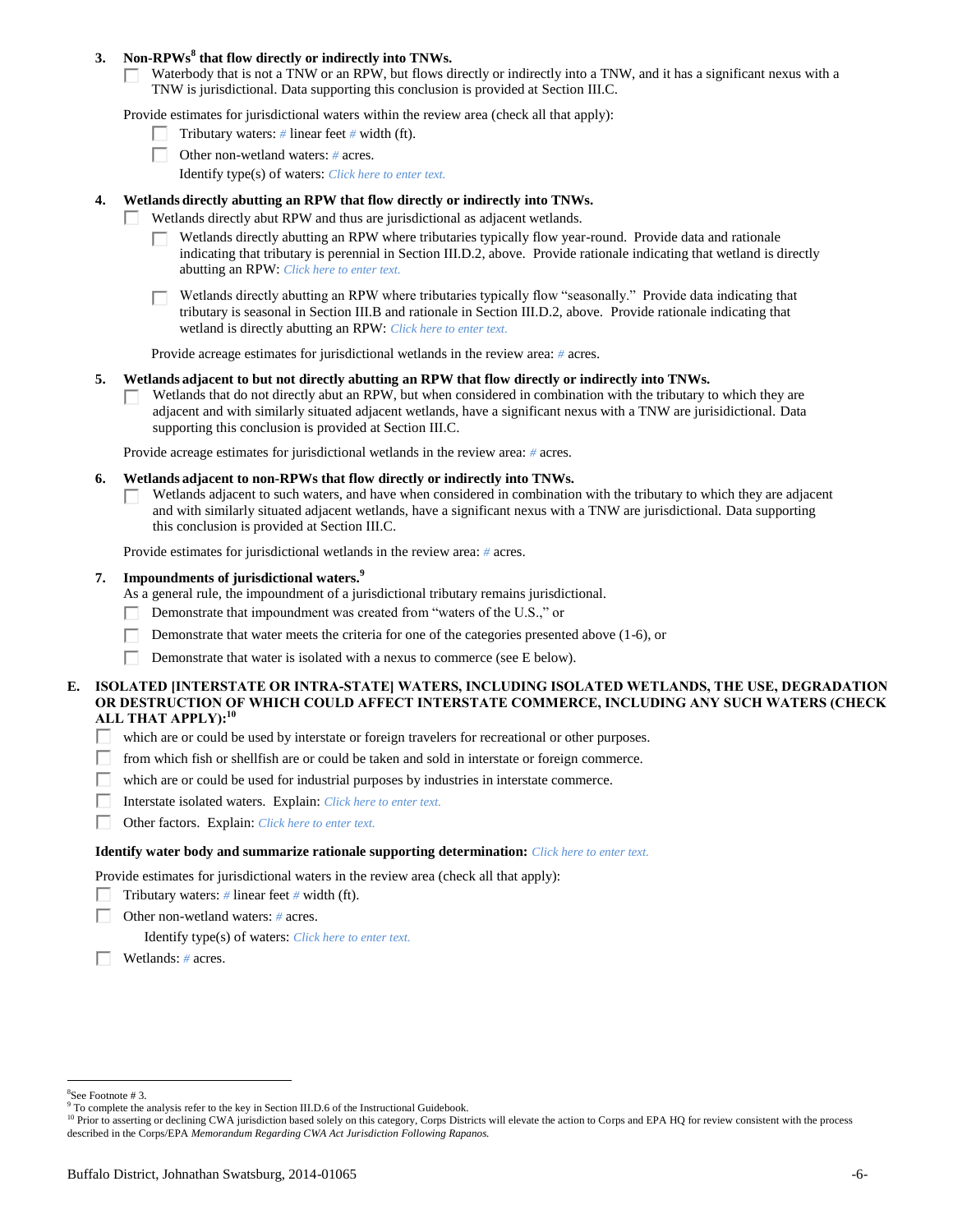| If potential wetlands were assessed within the review area, these areas did not meet the criteria in the 1987 Corps of Engineers<br>Wetland Delineation Manual and/or appropriate Regional Supplements.<br>Review area included isolated waters with no substantial nexus to interstate (or foreign) commerce.<br>□<br>Prior to the Jan 2001 Supreme Court decision in "SWANCC," the review area would have been regulated based solely on the<br>"Migratory Bird Rule" (MBR).<br>□<br>Waters do not meet the "Significant Nexus" standard, where such a finding is required for jurisdiction. Explain: Click here to enter text.<br>Г<br>Other: (explain, if not covered above): Click here to enter text.<br>Provide acreage estimates for non-jurisdictional waters in the review area, where the sole potential basis of jurisdiction is the MBR factors<br>(i.e., presence of migratory birds, presence of endangered species, use of water for irrigated agriculture), using best professional judgment<br>(check all that apply):<br>Non-wetland waters (i.e., rivers, streams): # linear feet # width (ft).<br>Lakes/ponds: $# \, \text{acres.}$<br>Other non-wetland waters: # acres. List type of aquatic resource: Click here to enter text<br>Wetlands: $#$ acres.<br>Provide acreage estimates for non-jurisdictional waters in the review area that do not meet the "Significant Nexus" standard, where such a<br>finding is required for jurisdiction (check all that apply):<br>Non-wetland waters (i.e., rivers, streams): $\#$ linear feet $\#$ width (ft).<br>Lakes/ponds: $# \, \text{acres.}$<br>Other non-wetland waters: # acres. List type of aquatic resource: Click here to enter text<br>Wetlands: # acres.<br><b>SECTION IV: DATA SOURCES.</b><br>A. SUPPORTING DATA. Data reviewed for JD (check all that apply - checked items shall be included in case file and, where checked and<br>requested, appropriately reference sources below):<br>Maps, plans, plots or plat submitted by or on behalf of the applicant/consultant: Location Map Supplied by the Applicant.<br>⊽<br>Data sheets prepared/submitted by or on behalf of the applicant/consultant.<br>Office concurs with data sheets/delineation report.<br>Office does not concur with data sheets/delineation report.<br>Data sheets prepared by the Corps: Click here to enter text.<br>Corps navigable waters' study: Click here to enter text.<br>U.S. Geological Survey Hydrologic Atlas: Click here to enter text.<br>USGS NHD data.<br>USGS 8 and 12 digit HUC maps.<br>U.S. Geological Survey map(s). Cite scale & quad name: Wayne, New York, USGS Quadrang'le Map, Scale is 1:24,000<br> V<br>USDA Natural Resources Conservation Service Soil Survey. Citation: Click here to enter text.<br>National wetlands inventory map(s). Cite name: Click here to enter text.<br>State/Local wetland inventory map(s): Click here to enter text.<br>FEMA/FIRM maps: Click here to enter text.<br>100-year Floodplain Elevation is: Click here to enter text. (National Geodectic Vertical Datum of 1929)<br>Photographs: $\Box$<br>Aerial (Name & Date): Click here to enter text.<br>⊽<br>Other (Name & Date): Ground Level Photographs Supplied by the Applicant.<br>or $\sqrt{ }$<br>Previous determination(s). File no. and date of response letter: Click here to enter text.<br>Applicable/supporting case law: Click here to enter text.<br>Applicable/supporting scientific literature: Click here to enter text.<br>Other information (please specify): Click here to enter text.<br><b>B. ADDITIONAL COMMENTS TO SUPPORT JD:</b> Click here to enter text. | F. |  | NON-JURISDICTIONAL WATERS, INCLUDING WETLANDS (CHECK ALL THAT APPLY): |  |
|------------------------------------------------------------------------------------------------------------------------------------------------------------------------------------------------------------------------------------------------------------------------------------------------------------------------------------------------------------------------------------------------------------------------------------------------------------------------------------------------------------------------------------------------------------------------------------------------------------------------------------------------------------------------------------------------------------------------------------------------------------------------------------------------------------------------------------------------------------------------------------------------------------------------------------------------------------------------------------------------------------------------------------------------------------------------------------------------------------------------------------------------------------------------------------------------------------------------------------------------------------------------------------------------------------------------------------------------------------------------------------------------------------------------------------------------------------------------------------------------------------------------------------------------------------------------------------------------------------------------------------------------------------------------------------------------------------------------------------------------------------------------------------------------------------------------------------------------------------------------------------------------------------------------------------------------------------------------------------------------------------------------------------------------------------------------------------------------------------------------------------------------------------------------------------------------------------------------------------------------------------------------------------------------------------------------------------------------------------------------------------------------------------------------------------------------------------------------------------------------------------------------------------------------------------------------------------------------------------------------------------------------------------------------------------------------------------------------------------------------------------------------------------------------------------------------------------------------------------------------------------------------------------------------------------------------------------------------------------------------------------------------------------------------------------------------------------------------------------------------------------------------------------------------------------------------------------------------------------------------------------------------------------------------------------------------------------------------------------------------------------------------------------------------------------------------------------------------------------------------------------------------------------------------------------------------------------------------------------------------------------------------------------------|----|--|-----------------------------------------------------------------------|--|
|                                                                                                                                                                                                                                                                                                                                                                                                                                                                                                                                                                                                                                                                                                                                                                                                                                                                                                                                                                                                                                                                                                                                                                                                                                                                                                                                                                                                                                                                                                                                                                                                                                                                                                                                                                                                                                                                                                                                                                                                                                                                                                                                                                                                                                                                                                                                                                                                                                                                                                                                                                                                                                                                                                                                                                                                                                                                                                                                                                                                                                                                                                                                                                                                                                                                                                                                                                                                                                                                                                                                                                                                                                                                  |    |  |                                                                       |  |
|                                                                                                                                                                                                                                                                                                                                                                                                                                                                                                                                                                                                                                                                                                                                                                                                                                                                                                                                                                                                                                                                                                                                                                                                                                                                                                                                                                                                                                                                                                                                                                                                                                                                                                                                                                                                                                                                                                                                                                                                                                                                                                                                                                                                                                                                                                                                                                                                                                                                                                                                                                                                                                                                                                                                                                                                                                                                                                                                                                                                                                                                                                                                                                                                                                                                                                                                                                                                                                                                                                                                                                                                                                                                  |    |  |                                                                       |  |
|                                                                                                                                                                                                                                                                                                                                                                                                                                                                                                                                                                                                                                                                                                                                                                                                                                                                                                                                                                                                                                                                                                                                                                                                                                                                                                                                                                                                                                                                                                                                                                                                                                                                                                                                                                                                                                                                                                                                                                                                                                                                                                                                                                                                                                                                                                                                                                                                                                                                                                                                                                                                                                                                                                                                                                                                                                                                                                                                                                                                                                                                                                                                                                                                                                                                                                                                                                                                                                                                                                                                                                                                                                                                  |    |  |                                                                       |  |
|                                                                                                                                                                                                                                                                                                                                                                                                                                                                                                                                                                                                                                                                                                                                                                                                                                                                                                                                                                                                                                                                                                                                                                                                                                                                                                                                                                                                                                                                                                                                                                                                                                                                                                                                                                                                                                                                                                                                                                                                                                                                                                                                                                                                                                                                                                                                                                                                                                                                                                                                                                                                                                                                                                                                                                                                                                                                                                                                                                                                                                                                                                                                                                                                                                                                                                                                                                                                                                                                                                                                                                                                                                                                  |    |  |                                                                       |  |
|                                                                                                                                                                                                                                                                                                                                                                                                                                                                                                                                                                                                                                                                                                                                                                                                                                                                                                                                                                                                                                                                                                                                                                                                                                                                                                                                                                                                                                                                                                                                                                                                                                                                                                                                                                                                                                                                                                                                                                                                                                                                                                                                                                                                                                                                                                                                                                                                                                                                                                                                                                                                                                                                                                                                                                                                                                                                                                                                                                                                                                                                                                                                                                                                                                                                                                                                                                                                                                                                                                                                                                                                                                                                  |    |  |                                                                       |  |
|                                                                                                                                                                                                                                                                                                                                                                                                                                                                                                                                                                                                                                                                                                                                                                                                                                                                                                                                                                                                                                                                                                                                                                                                                                                                                                                                                                                                                                                                                                                                                                                                                                                                                                                                                                                                                                                                                                                                                                                                                                                                                                                                                                                                                                                                                                                                                                                                                                                                                                                                                                                                                                                                                                                                                                                                                                                                                                                                                                                                                                                                                                                                                                                                                                                                                                                                                                                                                                                                                                                                                                                                                                                                  |    |  |                                                                       |  |
|                                                                                                                                                                                                                                                                                                                                                                                                                                                                                                                                                                                                                                                                                                                                                                                                                                                                                                                                                                                                                                                                                                                                                                                                                                                                                                                                                                                                                                                                                                                                                                                                                                                                                                                                                                                                                                                                                                                                                                                                                                                                                                                                                                                                                                                                                                                                                                                                                                                                                                                                                                                                                                                                                                                                                                                                                                                                                                                                                                                                                                                                                                                                                                                                                                                                                                                                                                                                                                                                                                                                                                                                                                                                  |    |  |                                                                       |  |
|                                                                                                                                                                                                                                                                                                                                                                                                                                                                                                                                                                                                                                                                                                                                                                                                                                                                                                                                                                                                                                                                                                                                                                                                                                                                                                                                                                                                                                                                                                                                                                                                                                                                                                                                                                                                                                                                                                                                                                                                                                                                                                                                                                                                                                                                                                                                                                                                                                                                                                                                                                                                                                                                                                                                                                                                                                                                                                                                                                                                                                                                                                                                                                                                                                                                                                                                                                                                                                                                                                                                                                                                                                                                  |    |  |                                                                       |  |
|                                                                                                                                                                                                                                                                                                                                                                                                                                                                                                                                                                                                                                                                                                                                                                                                                                                                                                                                                                                                                                                                                                                                                                                                                                                                                                                                                                                                                                                                                                                                                                                                                                                                                                                                                                                                                                                                                                                                                                                                                                                                                                                                                                                                                                                                                                                                                                                                                                                                                                                                                                                                                                                                                                                                                                                                                                                                                                                                                                                                                                                                                                                                                                                                                                                                                                                                                                                                                                                                                                                                                                                                                                                                  |    |  |                                                                       |  |
|                                                                                                                                                                                                                                                                                                                                                                                                                                                                                                                                                                                                                                                                                                                                                                                                                                                                                                                                                                                                                                                                                                                                                                                                                                                                                                                                                                                                                                                                                                                                                                                                                                                                                                                                                                                                                                                                                                                                                                                                                                                                                                                                                                                                                                                                                                                                                                                                                                                                                                                                                                                                                                                                                                                                                                                                                                                                                                                                                                                                                                                                                                                                                                                                                                                                                                                                                                                                                                                                                                                                                                                                                                                                  |    |  |                                                                       |  |
|                                                                                                                                                                                                                                                                                                                                                                                                                                                                                                                                                                                                                                                                                                                                                                                                                                                                                                                                                                                                                                                                                                                                                                                                                                                                                                                                                                                                                                                                                                                                                                                                                                                                                                                                                                                                                                                                                                                                                                                                                                                                                                                                                                                                                                                                                                                                                                                                                                                                                                                                                                                                                                                                                                                                                                                                                                                                                                                                                                                                                                                                                                                                                                                                                                                                                                                                                                                                                                                                                                                                                                                                                                                                  |    |  |                                                                       |  |
|                                                                                                                                                                                                                                                                                                                                                                                                                                                                                                                                                                                                                                                                                                                                                                                                                                                                                                                                                                                                                                                                                                                                                                                                                                                                                                                                                                                                                                                                                                                                                                                                                                                                                                                                                                                                                                                                                                                                                                                                                                                                                                                                                                                                                                                                                                                                                                                                                                                                                                                                                                                                                                                                                                                                                                                                                                                                                                                                                                                                                                                                                                                                                                                                                                                                                                                                                                                                                                                                                                                                                                                                                                                                  |    |  |                                                                       |  |
|                                                                                                                                                                                                                                                                                                                                                                                                                                                                                                                                                                                                                                                                                                                                                                                                                                                                                                                                                                                                                                                                                                                                                                                                                                                                                                                                                                                                                                                                                                                                                                                                                                                                                                                                                                                                                                                                                                                                                                                                                                                                                                                                                                                                                                                                                                                                                                                                                                                                                                                                                                                                                                                                                                                                                                                                                                                                                                                                                                                                                                                                                                                                                                                                                                                                                                                                                                                                                                                                                                                                                                                                                                                                  |    |  |                                                                       |  |
|                                                                                                                                                                                                                                                                                                                                                                                                                                                                                                                                                                                                                                                                                                                                                                                                                                                                                                                                                                                                                                                                                                                                                                                                                                                                                                                                                                                                                                                                                                                                                                                                                                                                                                                                                                                                                                                                                                                                                                                                                                                                                                                                                                                                                                                                                                                                                                                                                                                                                                                                                                                                                                                                                                                                                                                                                                                                                                                                                                                                                                                                                                                                                                                                                                                                                                                                                                                                                                                                                                                                                                                                                                                                  |    |  |                                                                       |  |
|                                                                                                                                                                                                                                                                                                                                                                                                                                                                                                                                                                                                                                                                                                                                                                                                                                                                                                                                                                                                                                                                                                                                                                                                                                                                                                                                                                                                                                                                                                                                                                                                                                                                                                                                                                                                                                                                                                                                                                                                                                                                                                                                                                                                                                                                                                                                                                                                                                                                                                                                                                                                                                                                                                                                                                                                                                                                                                                                                                                                                                                                                                                                                                                                                                                                                                                                                                                                                                                                                                                                                                                                                                                                  |    |  |                                                                       |  |
|                                                                                                                                                                                                                                                                                                                                                                                                                                                                                                                                                                                                                                                                                                                                                                                                                                                                                                                                                                                                                                                                                                                                                                                                                                                                                                                                                                                                                                                                                                                                                                                                                                                                                                                                                                                                                                                                                                                                                                                                                                                                                                                                                                                                                                                                                                                                                                                                                                                                                                                                                                                                                                                                                                                                                                                                                                                                                                                                                                                                                                                                                                                                                                                                                                                                                                                                                                                                                                                                                                                                                                                                                                                                  |    |  |                                                                       |  |
|                                                                                                                                                                                                                                                                                                                                                                                                                                                                                                                                                                                                                                                                                                                                                                                                                                                                                                                                                                                                                                                                                                                                                                                                                                                                                                                                                                                                                                                                                                                                                                                                                                                                                                                                                                                                                                                                                                                                                                                                                                                                                                                                                                                                                                                                                                                                                                                                                                                                                                                                                                                                                                                                                                                                                                                                                                                                                                                                                                                                                                                                                                                                                                                                                                                                                                                                                                                                                                                                                                                                                                                                                                                                  |    |  |                                                                       |  |
|                                                                                                                                                                                                                                                                                                                                                                                                                                                                                                                                                                                                                                                                                                                                                                                                                                                                                                                                                                                                                                                                                                                                                                                                                                                                                                                                                                                                                                                                                                                                                                                                                                                                                                                                                                                                                                                                                                                                                                                                                                                                                                                                                                                                                                                                                                                                                                                                                                                                                                                                                                                                                                                                                                                                                                                                                                                                                                                                                                                                                                                                                                                                                                                                                                                                                                                                                                                                                                                                                                                                                                                                                                                                  |    |  |                                                                       |  |
|                                                                                                                                                                                                                                                                                                                                                                                                                                                                                                                                                                                                                                                                                                                                                                                                                                                                                                                                                                                                                                                                                                                                                                                                                                                                                                                                                                                                                                                                                                                                                                                                                                                                                                                                                                                                                                                                                                                                                                                                                                                                                                                                                                                                                                                                                                                                                                                                                                                                                                                                                                                                                                                                                                                                                                                                                                                                                                                                                                                                                                                                                                                                                                                                                                                                                                                                                                                                                                                                                                                                                                                                                                                                  |    |  |                                                                       |  |
|                                                                                                                                                                                                                                                                                                                                                                                                                                                                                                                                                                                                                                                                                                                                                                                                                                                                                                                                                                                                                                                                                                                                                                                                                                                                                                                                                                                                                                                                                                                                                                                                                                                                                                                                                                                                                                                                                                                                                                                                                                                                                                                                                                                                                                                                                                                                                                                                                                                                                                                                                                                                                                                                                                                                                                                                                                                                                                                                                                                                                                                                                                                                                                                                                                                                                                                                                                                                                                                                                                                                                                                                                                                                  |    |  |                                                                       |  |
|                                                                                                                                                                                                                                                                                                                                                                                                                                                                                                                                                                                                                                                                                                                                                                                                                                                                                                                                                                                                                                                                                                                                                                                                                                                                                                                                                                                                                                                                                                                                                                                                                                                                                                                                                                                                                                                                                                                                                                                                                                                                                                                                                                                                                                                                                                                                                                                                                                                                                                                                                                                                                                                                                                                                                                                                                                                                                                                                                                                                                                                                                                                                                                                                                                                                                                                                                                                                                                                                                                                                                                                                                                                                  |    |  |                                                                       |  |
|                                                                                                                                                                                                                                                                                                                                                                                                                                                                                                                                                                                                                                                                                                                                                                                                                                                                                                                                                                                                                                                                                                                                                                                                                                                                                                                                                                                                                                                                                                                                                                                                                                                                                                                                                                                                                                                                                                                                                                                                                                                                                                                                                                                                                                                                                                                                                                                                                                                                                                                                                                                                                                                                                                                                                                                                                                                                                                                                                                                                                                                                                                                                                                                                                                                                                                                                                                                                                                                                                                                                                                                                                                                                  |    |  |                                                                       |  |
|                                                                                                                                                                                                                                                                                                                                                                                                                                                                                                                                                                                                                                                                                                                                                                                                                                                                                                                                                                                                                                                                                                                                                                                                                                                                                                                                                                                                                                                                                                                                                                                                                                                                                                                                                                                                                                                                                                                                                                                                                                                                                                                                                                                                                                                                                                                                                                                                                                                                                                                                                                                                                                                                                                                                                                                                                                                                                                                                                                                                                                                                                                                                                                                                                                                                                                                                                                                                                                                                                                                                                                                                                                                                  |    |  |                                                                       |  |
|                                                                                                                                                                                                                                                                                                                                                                                                                                                                                                                                                                                                                                                                                                                                                                                                                                                                                                                                                                                                                                                                                                                                                                                                                                                                                                                                                                                                                                                                                                                                                                                                                                                                                                                                                                                                                                                                                                                                                                                                                                                                                                                                                                                                                                                                                                                                                                                                                                                                                                                                                                                                                                                                                                                                                                                                                                                                                                                                                                                                                                                                                                                                                                                                                                                                                                                                                                                                                                                                                                                                                                                                                                                                  |    |  |                                                                       |  |
|                                                                                                                                                                                                                                                                                                                                                                                                                                                                                                                                                                                                                                                                                                                                                                                                                                                                                                                                                                                                                                                                                                                                                                                                                                                                                                                                                                                                                                                                                                                                                                                                                                                                                                                                                                                                                                                                                                                                                                                                                                                                                                                                                                                                                                                                                                                                                                                                                                                                                                                                                                                                                                                                                                                                                                                                                                                                                                                                                                                                                                                                                                                                                                                                                                                                                                                                                                                                                                                                                                                                                                                                                                                                  |    |  |                                                                       |  |
|                                                                                                                                                                                                                                                                                                                                                                                                                                                                                                                                                                                                                                                                                                                                                                                                                                                                                                                                                                                                                                                                                                                                                                                                                                                                                                                                                                                                                                                                                                                                                                                                                                                                                                                                                                                                                                                                                                                                                                                                                                                                                                                                                                                                                                                                                                                                                                                                                                                                                                                                                                                                                                                                                                                                                                                                                                                                                                                                                                                                                                                                                                                                                                                                                                                                                                                                                                                                                                                                                                                                                                                                                                                                  |    |  |                                                                       |  |
|                                                                                                                                                                                                                                                                                                                                                                                                                                                                                                                                                                                                                                                                                                                                                                                                                                                                                                                                                                                                                                                                                                                                                                                                                                                                                                                                                                                                                                                                                                                                                                                                                                                                                                                                                                                                                                                                                                                                                                                                                                                                                                                                                                                                                                                                                                                                                                                                                                                                                                                                                                                                                                                                                                                                                                                                                                                                                                                                                                                                                                                                                                                                                                                                                                                                                                                                                                                                                                                                                                                                                                                                                                                                  |    |  |                                                                       |  |
|                                                                                                                                                                                                                                                                                                                                                                                                                                                                                                                                                                                                                                                                                                                                                                                                                                                                                                                                                                                                                                                                                                                                                                                                                                                                                                                                                                                                                                                                                                                                                                                                                                                                                                                                                                                                                                                                                                                                                                                                                                                                                                                                                                                                                                                                                                                                                                                                                                                                                                                                                                                                                                                                                                                                                                                                                                                                                                                                                                                                                                                                                                                                                                                                                                                                                                                                                                                                                                                                                                                                                                                                                                                                  |    |  |                                                                       |  |
|                                                                                                                                                                                                                                                                                                                                                                                                                                                                                                                                                                                                                                                                                                                                                                                                                                                                                                                                                                                                                                                                                                                                                                                                                                                                                                                                                                                                                                                                                                                                                                                                                                                                                                                                                                                                                                                                                                                                                                                                                                                                                                                                                                                                                                                                                                                                                                                                                                                                                                                                                                                                                                                                                                                                                                                                                                                                                                                                                                                                                                                                                                                                                                                                                                                                                                                                                                                                                                                                                                                                                                                                                                                                  |    |  |                                                                       |  |
|                                                                                                                                                                                                                                                                                                                                                                                                                                                                                                                                                                                                                                                                                                                                                                                                                                                                                                                                                                                                                                                                                                                                                                                                                                                                                                                                                                                                                                                                                                                                                                                                                                                                                                                                                                                                                                                                                                                                                                                                                                                                                                                                                                                                                                                                                                                                                                                                                                                                                                                                                                                                                                                                                                                                                                                                                                                                                                                                                                                                                                                                                                                                                                                                                                                                                                                                                                                                                                                                                                                                                                                                                                                                  |    |  |                                                                       |  |
|                                                                                                                                                                                                                                                                                                                                                                                                                                                                                                                                                                                                                                                                                                                                                                                                                                                                                                                                                                                                                                                                                                                                                                                                                                                                                                                                                                                                                                                                                                                                                                                                                                                                                                                                                                                                                                                                                                                                                                                                                                                                                                                                                                                                                                                                                                                                                                                                                                                                                                                                                                                                                                                                                                                                                                                                                                                                                                                                                                                                                                                                                                                                                                                                                                                                                                                                                                                                                                                                                                                                                                                                                                                                  |    |  |                                                                       |  |
|                                                                                                                                                                                                                                                                                                                                                                                                                                                                                                                                                                                                                                                                                                                                                                                                                                                                                                                                                                                                                                                                                                                                                                                                                                                                                                                                                                                                                                                                                                                                                                                                                                                                                                                                                                                                                                                                                                                                                                                                                                                                                                                                                                                                                                                                                                                                                                                                                                                                                                                                                                                                                                                                                                                                                                                                                                                                                                                                                                                                                                                                                                                                                                                                                                                                                                                                                                                                                                                                                                                                                                                                                                                                  |    |  |                                                                       |  |
|                                                                                                                                                                                                                                                                                                                                                                                                                                                                                                                                                                                                                                                                                                                                                                                                                                                                                                                                                                                                                                                                                                                                                                                                                                                                                                                                                                                                                                                                                                                                                                                                                                                                                                                                                                                                                                                                                                                                                                                                                                                                                                                                                                                                                                                                                                                                                                                                                                                                                                                                                                                                                                                                                                                                                                                                                                                                                                                                                                                                                                                                                                                                                                                                                                                                                                                                                                                                                                                                                                                                                                                                                                                                  |    |  |                                                                       |  |
|                                                                                                                                                                                                                                                                                                                                                                                                                                                                                                                                                                                                                                                                                                                                                                                                                                                                                                                                                                                                                                                                                                                                                                                                                                                                                                                                                                                                                                                                                                                                                                                                                                                                                                                                                                                                                                                                                                                                                                                                                                                                                                                                                                                                                                                                                                                                                                                                                                                                                                                                                                                                                                                                                                                                                                                                                                                                                                                                                                                                                                                                                                                                                                                                                                                                                                                                                                                                                                                                                                                                                                                                                                                                  |    |  |                                                                       |  |
|                                                                                                                                                                                                                                                                                                                                                                                                                                                                                                                                                                                                                                                                                                                                                                                                                                                                                                                                                                                                                                                                                                                                                                                                                                                                                                                                                                                                                                                                                                                                                                                                                                                                                                                                                                                                                                                                                                                                                                                                                                                                                                                                                                                                                                                                                                                                                                                                                                                                                                                                                                                                                                                                                                                                                                                                                                                                                                                                                                                                                                                                                                                                                                                                                                                                                                                                                                                                                                                                                                                                                                                                                                                                  |    |  |                                                                       |  |
|                                                                                                                                                                                                                                                                                                                                                                                                                                                                                                                                                                                                                                                                                                                                                                                                                                                                                                                                                                                                                                                                                                                                                                                                                                                                                                                                                                                                                                                                                                                                                                                                                                                                                                                                                                                                                                                                                                                                                                                                                                                                                                                                                                                                                                                                                                                                                                                                                                                                                                                                                                                                                                                                                                                                                                                                                                                                                                                                                                                                                                                                                                                                                                                                                                                                                                                                                                                                                                                                                                                                                                                                                                                                  |    |  |                                                                       |  |
|                                                                                                                                                                                                                                                                                                                                                                                                                                                                                                                                                                                                                                                                                                                                                                                                                                                                                                                                                                                                                                                                                                                                                                                                                                                                                                                                                                                                                                                                                                                                                                                                                                                                                                                                                                                                                                                                                                                                                                                                                                                                                                                                                                                                                                                                                                                                                                                                                                                                                                                                                                                                                                                                                                                                                                                                                                                                                                                                                                                                                                                                                                                                                                                                                                                                                                                                                                                                                                                                                                                                                                                                                                                                  |    |  |                                                                       |  |

# Buffalo District, Johnathan Swatsburg, 2014-01065 -7-